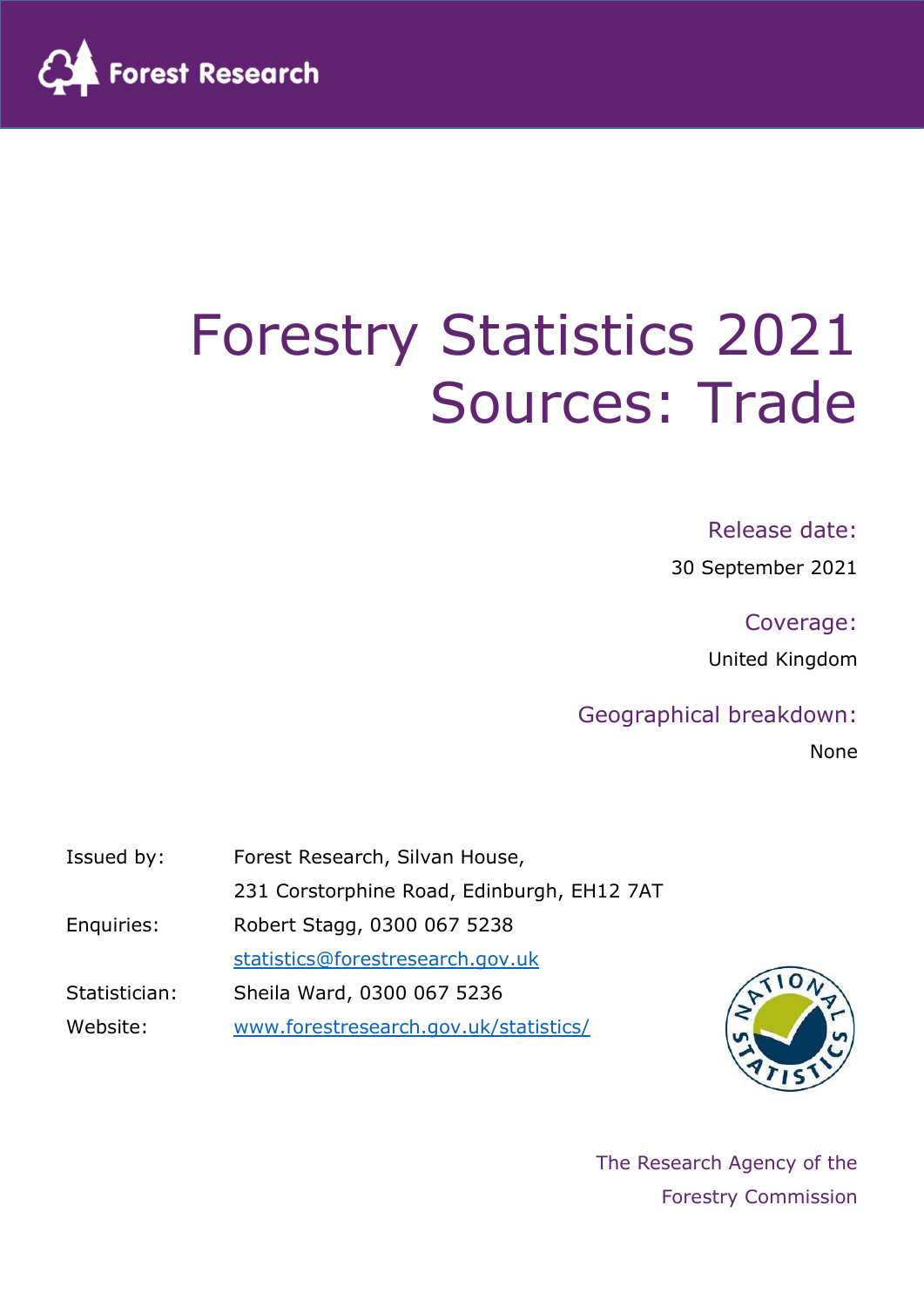Forest Research is the Research Agency of the Forestry Commission and is the leading UK organisation engaged in forestry and tree related research.

The Agency aims to support and enhance forestry and its role in sustainable development by providing innovative, high quality scientific research, technical support and consultancy services.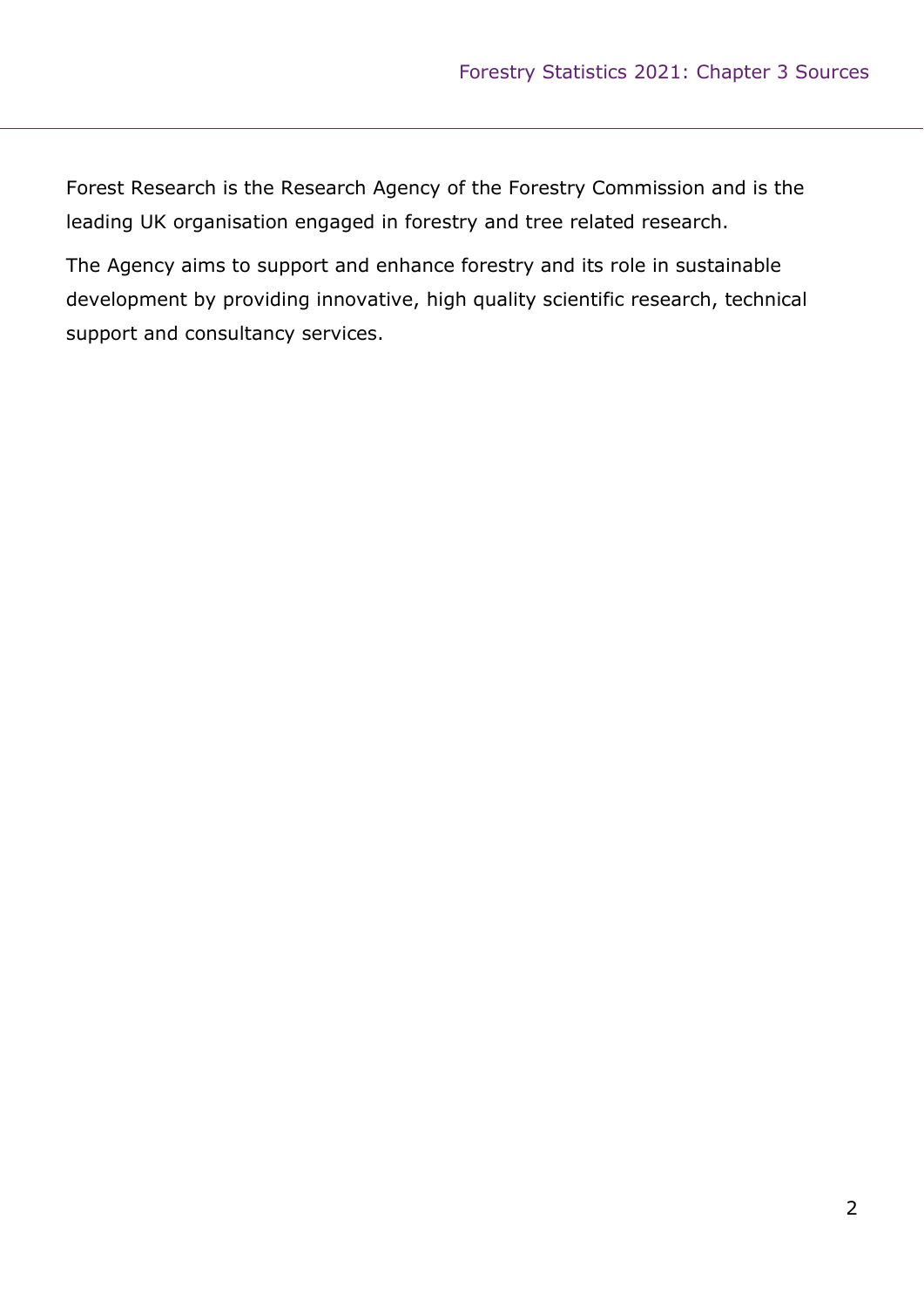## 11.3 Sources: Trade

### **Introduction**

Statistics on imports and exports are based on the published overseas trade statistics for intra-EU trade and extra-EU trade produced by HM Revenue & Customs (HMRC) and available at www.uktradeinfo.com.

Data on apparent consumption is derived as UK production plus imports less exports.

Data Sources and Methodology

The data obtained from HMRC cover quantities (weights and volumes) and values of wood and wood products imported to and exported from the UK. Data are compiled for the following products:

- roundwood woodfuel, industrial roundwood;
- wood charcoal;
- wood pellets;
- wood chips, particles and residues;
- sawnwood;
- wood-based panels veneer sheets, plywood, particleboard, fibreboard;
- pulp wood pulp, other pulp;
- recovered paper;
- recovered wood;

• paper & paperboard - graphic papers (including newsprint), sanitary & household papers, packaging materials, other paper & paperboard.

For roundwood, sawnwood and wood-based panels, a softwood/hardwood breakdown is available.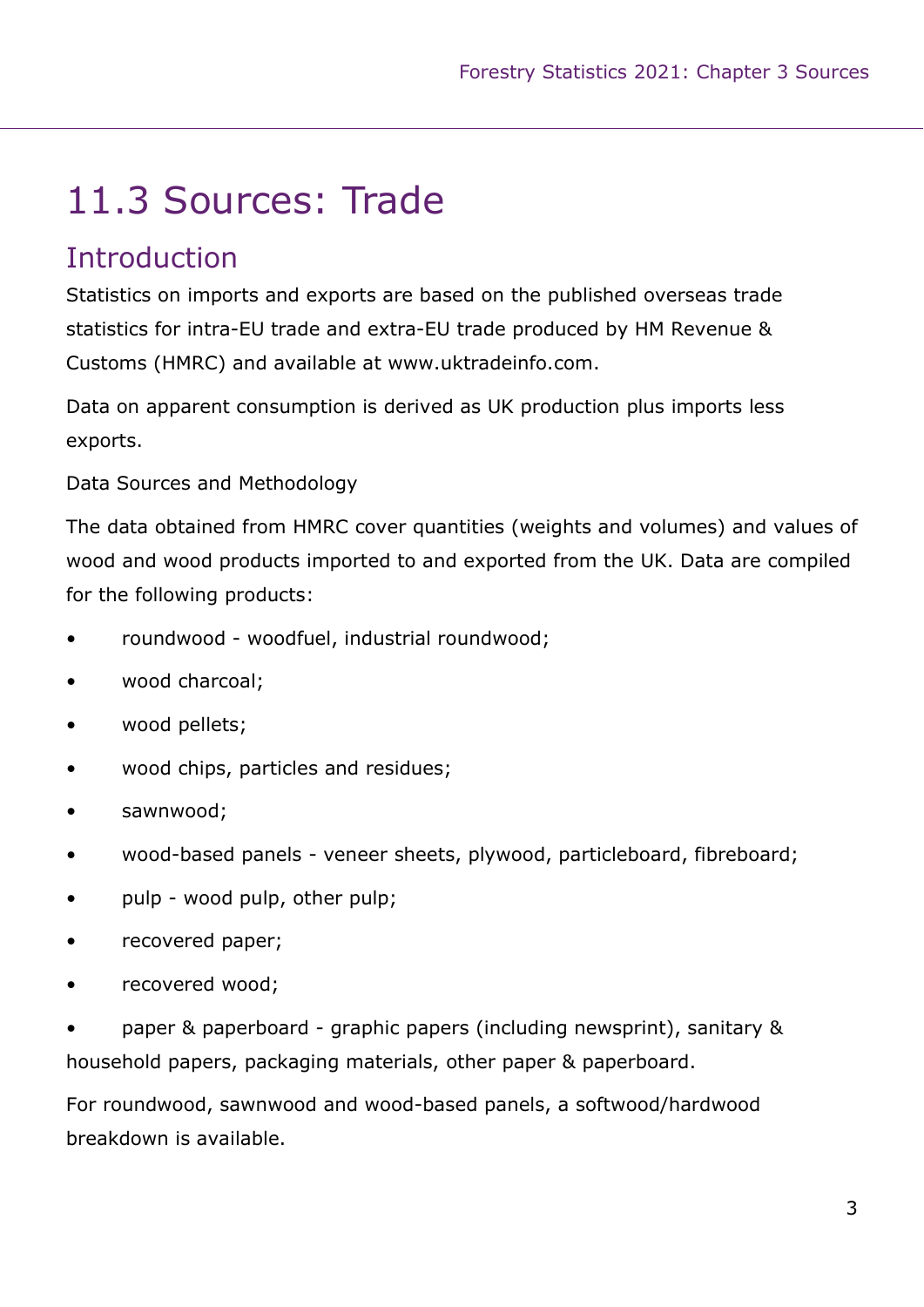The HMRC data are also available by country of origin (for imports) and destination country (for exports).

For consistency with timber deliveries data, softwood roundwood and wood chip exports figures are replaced by those compiled from companies believed to export roundwood and/or chips. For Northern Ireland, figures are provided by the Forest Service.

Where the HMRC reporting units for quantity differ from those shown in this publication, figures are adjusted using standard FAO/ECE conversion factors, which are listed in the Timber section of the Sources chapter.

The figures may also be adjusted where an apparent inconsistency in the UK trade figures cannot be resolved before the international return is required.

Historically, HMRC wood trade figures have often necessitated adjustments, following liaison with practitioners in the trade (including the Expert Group on Timber and Trade Statistics, Wood Panel Industries Federation (www.wpif.org.uk) and Confederation of Paper Industries (www.paper.org.uk). This is partly because detailed intra-EU wood trade data is obtained through a survey of businesses that trade above a particular value threshold. Businesses that trade below this threshold are only required to report the total value of their imports and exports. Therefore the trade data reported in this publication for individual products is based on a potentially biased survey. More information on HMRC statistics can be found at www.uktradeinfo.com/Statistics/Pages/Statistics.aspx.

The "Methodology note: UK wood imports and exports" sets out the data analysis methods used to produce annual estimates of UK wood imports and exports and is available at www.forestresearch.gov.uk/tools-and-resources/statistics/about-ourstatistics/methodology-and-outputs/.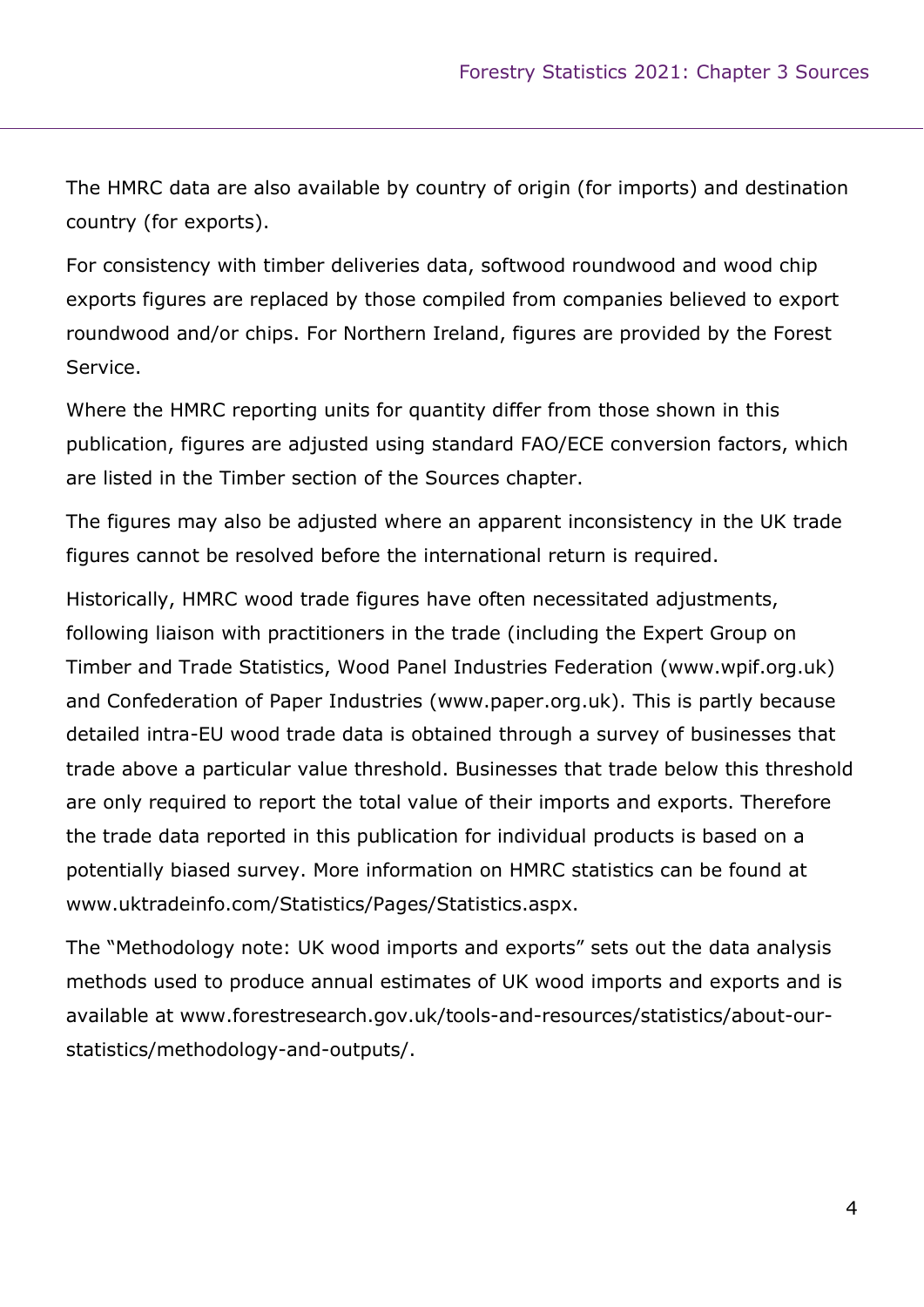### **Quality**

Detailed information on the quality of the trade statistics presented in this publication is provided in the "Quality Report: UK Wood Production and Trade", available at www.forestresearch.gov.uk/tools-and-resources/statistics/about-ourstatistics/code-of-practice/quality-of-official-statistics/.

Further quality information on our Official Statistics is available at: www.forestresearch.gov.uk/tools-and-resources/statistics/about-ourstatistics/code-of-practice/quality-of-official-statistics/.

### Revisions

Statistics on imports and exports are subject to revision after publication if revisions are made to the overseas trade statistics produced by HMRC. Figures may also be refined to take account of expert advice from the Expert Group on Timber & Trade Statistics and trade associations on the trade in specific products.

Figures for 2020 are final; provisional figures were previously released in "UK Wood Production and Trade: 2020 provisional figures". The following figures have been revised since "UK Wood Production and Trade: 2020 provisional figures":

• Paper import quantities in 2019 and 2020 have been revised upwards by around 100 thousand tonnes in each year; and

• Pulp import quantities in 2019 have been revised upwards by around 100 thousand tonnes.

Information on revisions made since "Forestry Statistics 2020" are provided in "UK Wood Production and Trade: 2020 provisional figures".

Information on significant revisions to published statistics is provided in the "Quality Report: UK Wood Production and Trade" at www.forestresearch.gov.uk/tools-andresources/statistics/about-our-statistics/code-of-practice/quality-of-officialstatistics/.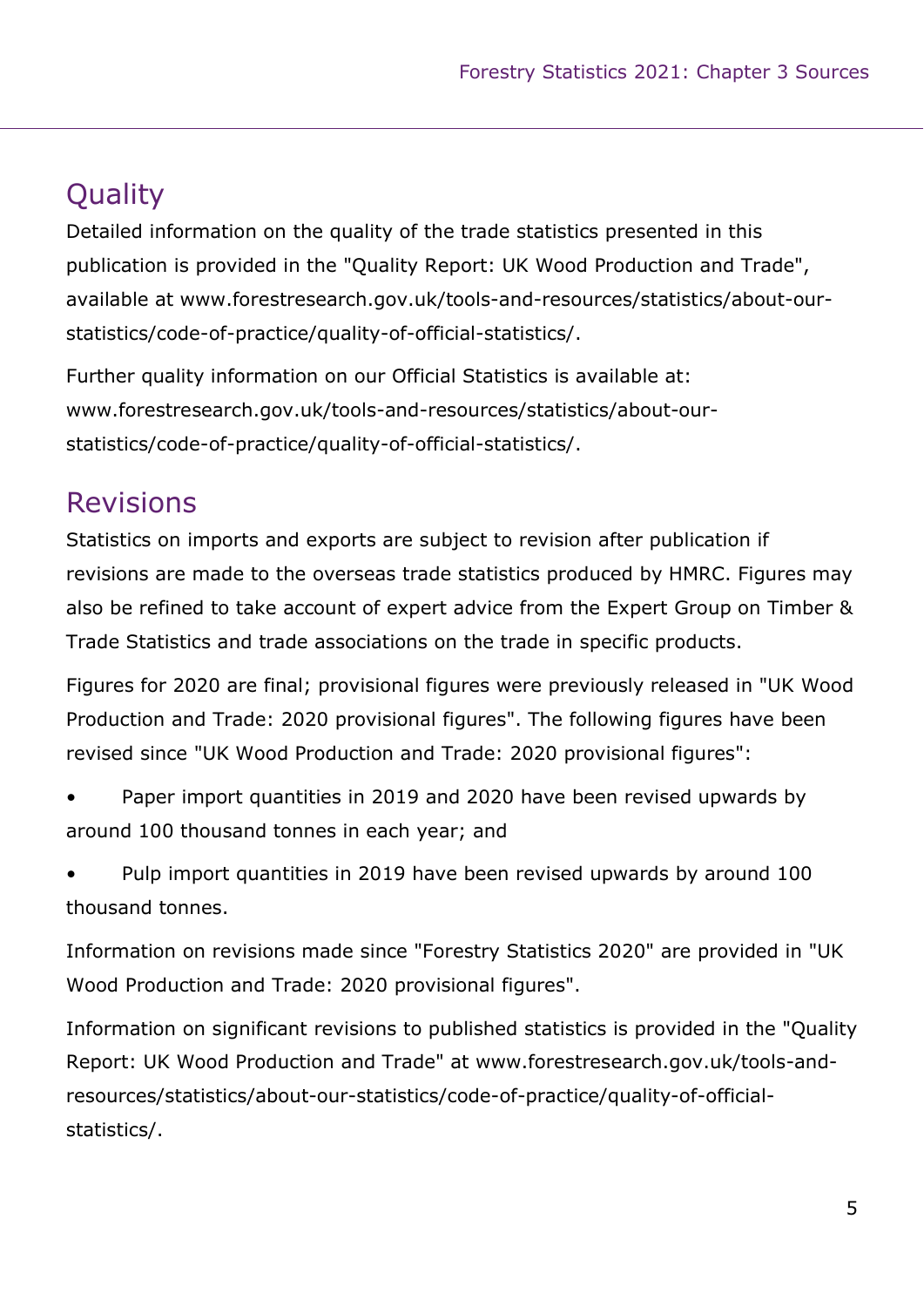Our revisions policy sets out how revisions and errors to these statistics are dealt with, and is available at www.forestresearch.gov.uk/tools-andresources/statistics/about-our-statistics/code-of-practice/quality-of-officialstatistics/.

### Further information

Most of these statistics are used to compile data that are sent to international organisations in the Joint Forest Sector Questionnaires, in some cases giving more detail than in this release. These returns are published as Official Statistics on the Forest Research website; provisional figures in May and final figures in September/ October. The statistics are used by UNECE Timber Bulletins, UN/FAO Forest Product Statistics and are published on the FAOSTAT database www.fao.org/faostat/en/#home.

A summary of the international statistics available from the FAOSTAT website are presented in the chapter on International Forestry. For more information, please refer to the International Forestry section of the Sources chapter.

The definitions used in this publication are consistent with the international definitions, as given in the Joint Forest Sector Questionnaire definitions, available at www.fao.org/forestry/statistics/80572/en/.

The United Nations Economic Commission for Europe (UNECE) Committee on Forests and the Forest Industry also collects, on an annual basis, estimates for the current year and projections for the following year of wood production, imports and exports. Results are available on the UNECE website (www.unece.org/forests/fpm/timbercommittee.html). Copies of UK returns for the UNECE Timber Forecast Questionnaire are available at www.forestresearch.gov.uk/tools-and-resources/statistics/statistics-by-

topic/international-returns/unece-timber-forecast-questionnaire/.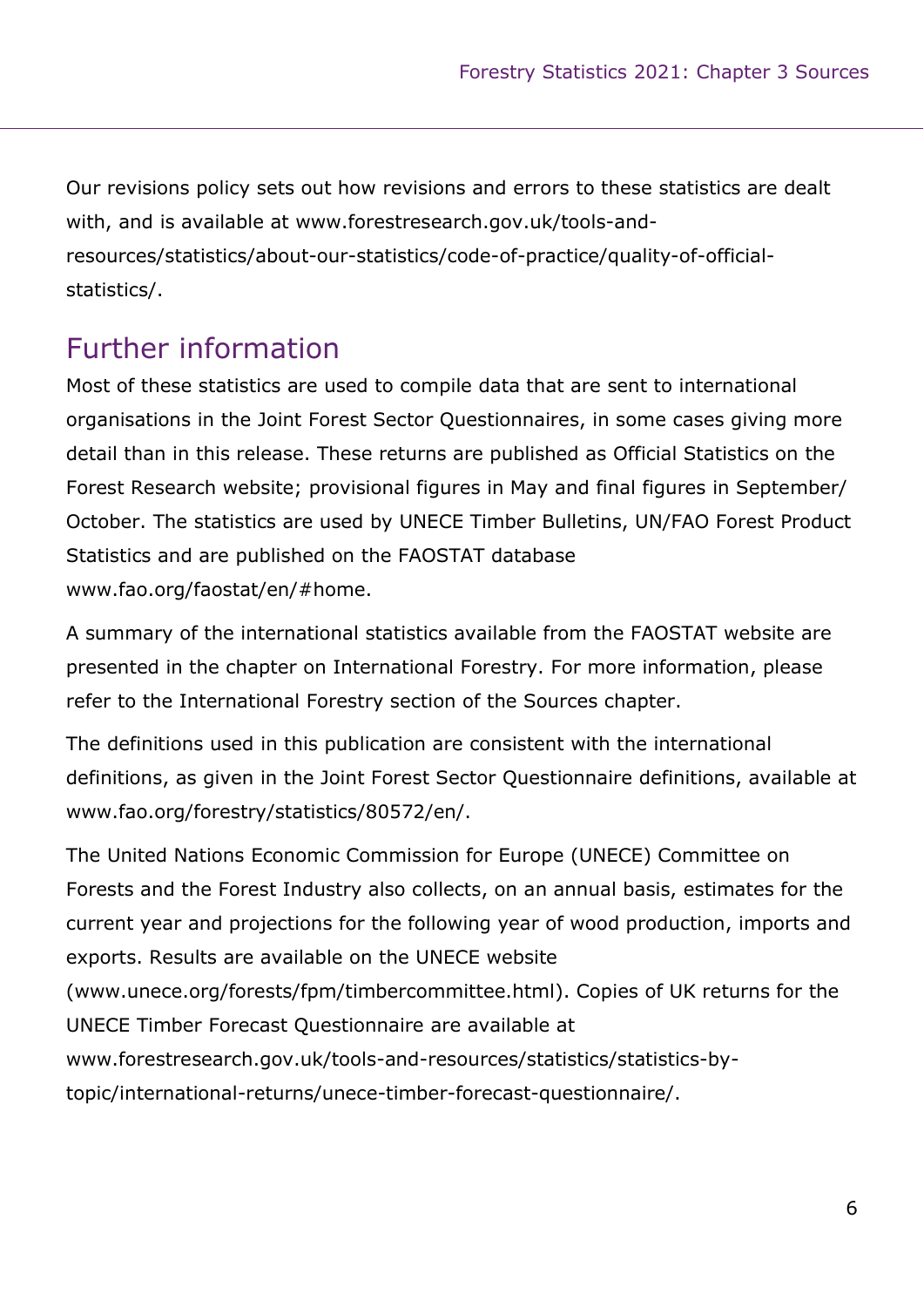Figures for UK imports and exports of sawn softwood have previously been used alongside data from other sources to assess consumption of sawn softwood in the main end-user markets in the UK. Reports are available at www.forestresearch.gov.uk/tools-and-resources/statistics/statistics-bytopic/timber-statistics/timber-utilisation-statistics/.

### Release schedule

Provisional trade figures for 2021 will be released on 15 May 2022 in "UK Wood Production and Trade: 2021 provisional figures".

Final trade figures for 2021 will be released on 29 September 2022 in "Forestry Statistics 2022" and "Forestry Facts & Figures 2022".